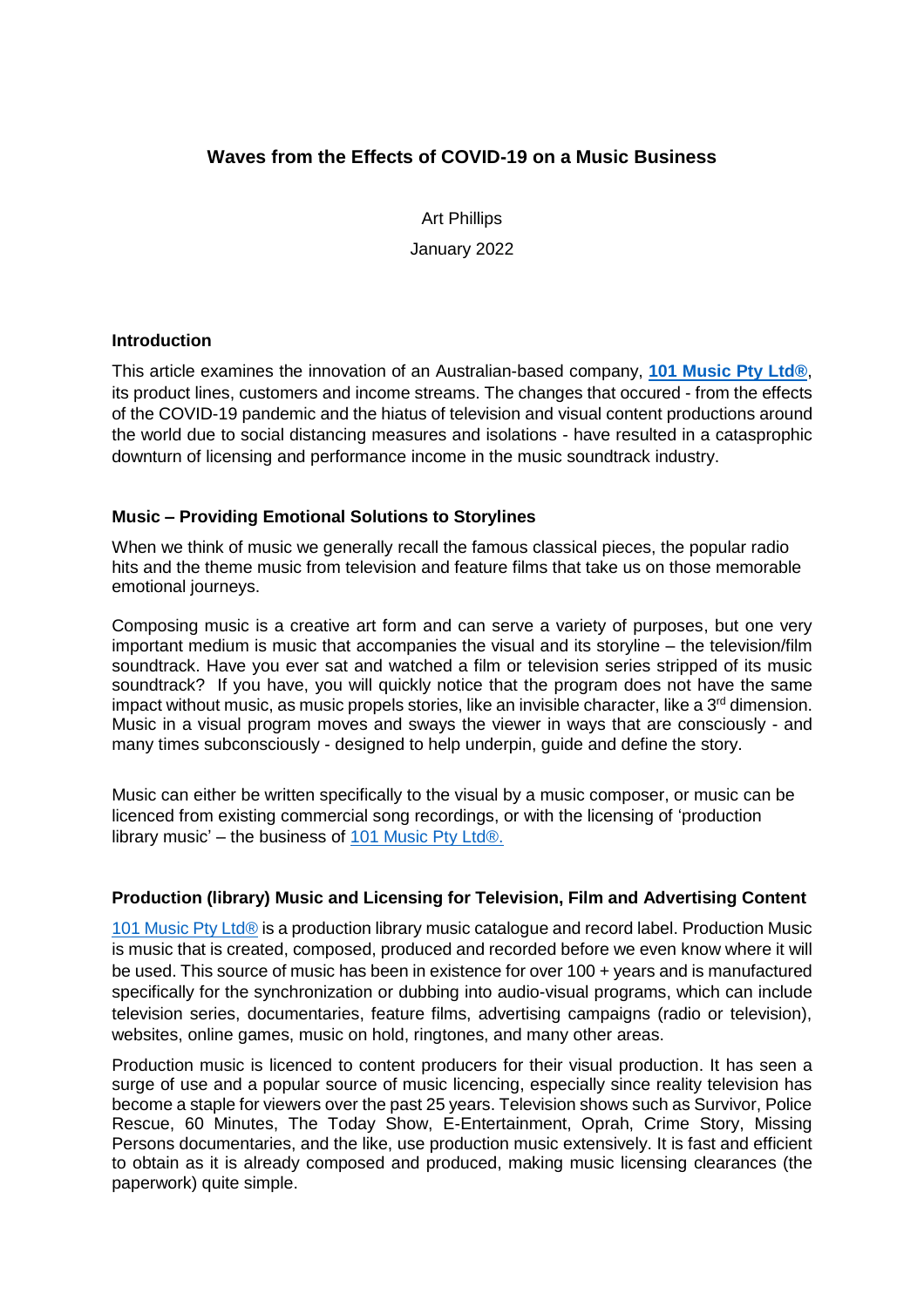Statistics from the Production Music Association (PMA), an American industry association, has placed a dollar value on the revenues generated by production music for the first time, citing it as a billion dollar a year industry. As PMA Chairman and Associated Production Music President Adam Taylor says: *'Production music, which is heard in most film, television and video productions, is often hidden in plain sight'* (Dillion, 2017).

## **The Company & Business**

[101 Music Pty Ltd®](http://www.101.audio/) exports its product across 85 global territories under some 24 separate distribution agreements. Our music distributors are our agents, or as we call them in our industry, 'music sub-publishers'. 101 Music is the originating music publisher and record label, where we sub-license product under a term of 3 years and renewable for one-year increments to the most suitable foreign sub-publisher distributor in each region. We pick and choose carefully who will represent 101s product as the 'export market' is our lifeline. '*101s distributor list can be found using the territorial flags on this menu' [here](https://101.audio/distributors/) (Phillips, 2021).*

[101 Music Pty Ltd®](http://www.101.audio/) currently has 67 production music albums in its asset portfolio, encompassing a variety of genres - from drama, sports, comedy, positive feel-good, extreme impact trailer style, travelogue, news themes, calm landscape style, corporate, industrial, and many more. *101s releases can be viewed and heard as marketing teasers' [here](https://101.audio/releases/) (Phillips, 2021).*

The 101 Music logo and name is trademarked ® across numerous territories. We also use a short sales 'slogan' to sit with the business name and logo: *emotional solutions through music.* 

**101 emotional solutions through music**, where we also incorporate that slogan into the logo design:



# **Waves from the COVID-19 Pandemic**

The consequences of the global pandemic have been felt by my company as with so many other businesses across the world. The situation with a production music company is a little different than most other businesses, as we don't see income returns from a music license for some 9 ~ 18 months after the agreement is made with a content producer.

And with respect to broadcast performance income, which is another income source, we don't receive this stream of income from anywhere up to  $2 \sim 2.5$  years after the program is aired (broadcast) to the public.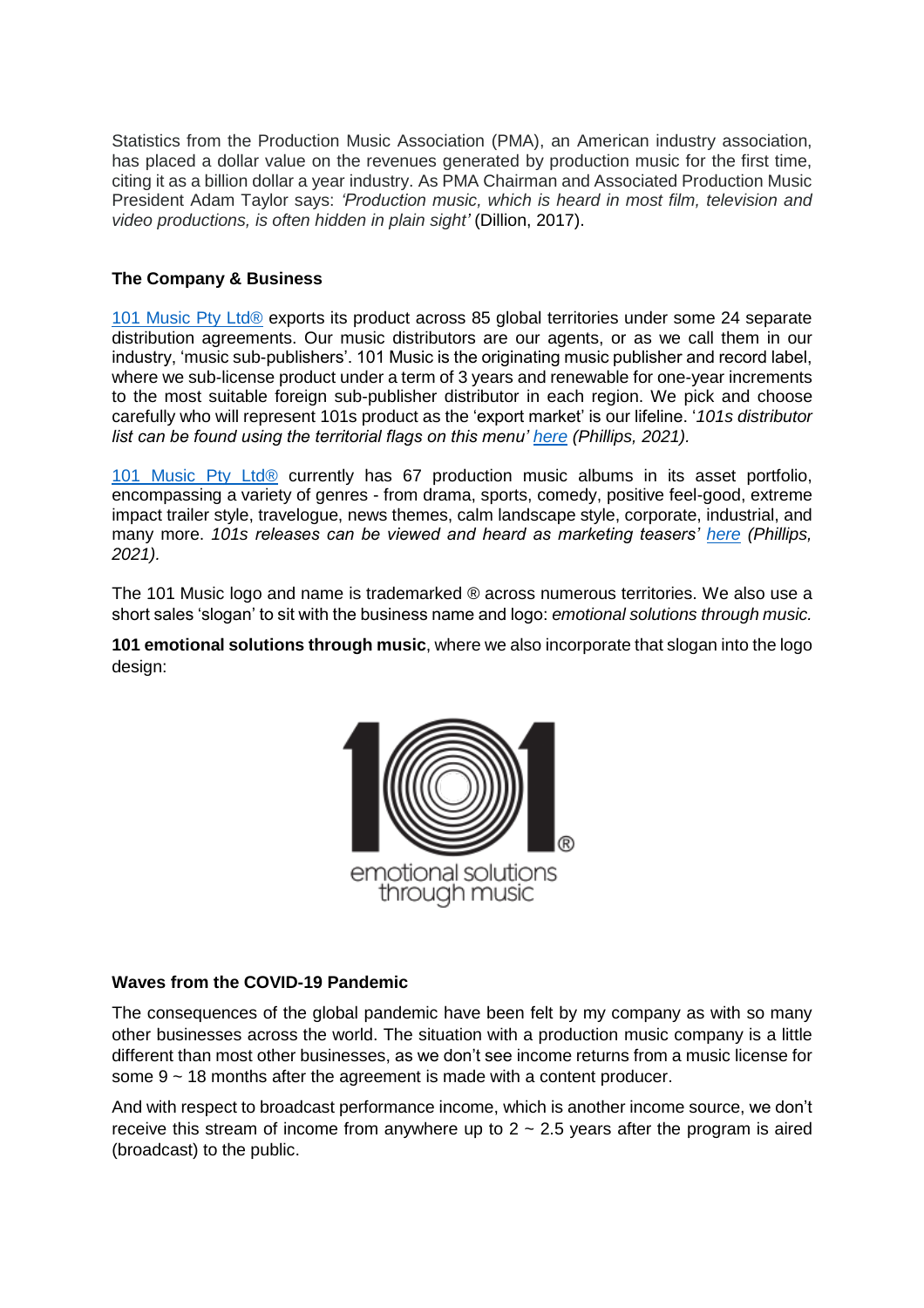In light of these facts, I realized early on in the Covid-19 pandemic, e.g. March 2020, that my company would need to implement an effective plan to deal with the effects from this pandemic, being an income downturn, which would not begin to hit my business until around March 2021, which it did – and I am proud and fortunate to state that **101 has survived to tell the story.**

Most businesses experienced an immediate downturn of revenue from the pandemic, and many were able to achieve goverment support by showing a 30% decline of income. My company did not see an income drop until a least a year following the beginning of Covid – making my business sound very lucky, but actualy not so fortunate in many aspects – as the worst was to come with a delayed effect.

I realized that television and film productions were unable to continue filming due to health regulations in every terriitory given the social distincing measures and isolations - but nobody knew for how long. I also realized that any new music licences would hault due to the reproductions from the hiatus – no filming, no new tv shows = no music being used.

I needed to take steps urgently to plan efficiently and to pave the road ahead in order for my company to survive. My business would either have to stop manufacturing completely in order to save on costs, or to have less album releases per year, to compensate for the upcoming income decline. As I saw it, both of these ideas would not have been a good solution. I had to find a way to cut manufacturing costs without effecting the quality nor quantity of new product being released.

If my company stopped the creation and manufacturing of product releases completely or simply just slowed down the number of releases per year, that my company would lose its optimal search/find 'algorithms', with respect to 'search results'. This would deplete substantially on each territorial website – and therefore be an additional disaster of its own kind. That is an article in itself.

After careful thought, I decided to utilize existing asset resources, by repackaging these resources to obtain a cost savings method and formula, in order to continue with product activity and output.

My theory was – let's put these assets to use by repacking select product in an innovative manner to increase exposure to the company, and to keep the algorithms of 101 Music alive. Once the pandemic subsides, and the clients and users of my product begin searching for music to suit their needs, 101 is still on top – it never stopped producing.

101 Music already has some 1200 music titles (song titles) in its portfolio, with product previously released and active in the marketplace. These music productions have already been created, composed, produced, recorded, mixed and mastered, and have their own metadata that accompanies their original release.

I could therein create 'compilation' album releases, using existing material, reactivating and re-packaging 12 existing music pieces that fit nicely together into a new and specific emotional album direction. Emotional, as music is all about emotions, and then marketing the compilation album releases under an emotional descriptive banner – drama, comedy, dance, etc.

Since 'keywording' is a critical process for every music product release, this compilation concept would be best focused by using only 'one' keyword in the album product title, such as Calm, Summer, Mystery, and the like.

I moved forward with this by creating a sub-label for 101 Music, called **101 Music Compliations**, where I'd relesase the **Best Ofs, Best Of\_\_\_\_\_\_\_\_.**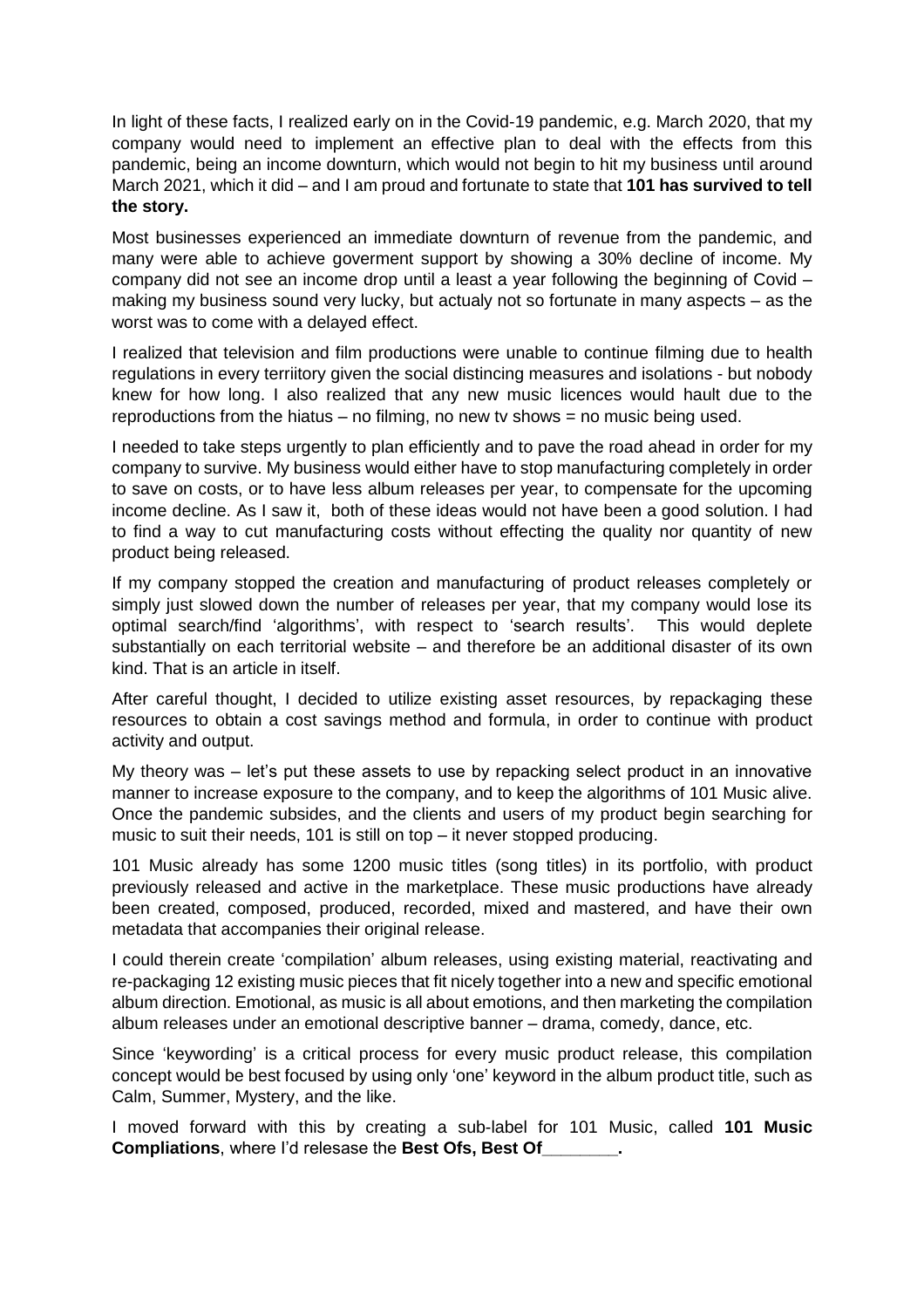Rather than spending generally AUD 10,000 per album release on manufacturing and production costs, I could cut this back to AUD 2,000 per album release by repackaging existing music from the 101 music catalogue into a new release album compilation such as the **[Best](https://101.audio/portfolio-items/best-of-home-101mc001/)  [Of Home](https://101.audio/portfolio-items/best-of-home-101mc001/)** (a suitable title to be the first in a series of 101s compilation albums as everyone is staying home – where the music aim would be warm, cozy, safe, relaxed, content - then I later released **[Best Of Summer,](https://101.audio/portfolio-items/best-of-summer-101mc002/)** then **[Best Of Calm.](https://101.audio/portfolio-items/best-of-calm-101mc003-from-101-music/)**

*Click on the above titles to better understand the sound of the music and marketing descriptions employed for these releases.*

Next in the series will be **Best of Positive** (upbeat, radio friendly, feel-good).

Historically, my company releases an album every 2 months, generally 6 albums per year. Rather than spend \$ 60,000 per annum, this concept would only cost \$ 12,000, or possibly less. This would also keep some of my independent contrators working with a bit of income flow during the pandemic, and also gives my composers the additional outlet to have their music re-released, repackaged for additional exposure and extra performance income.

The only manufacturing work that needs to be processed on Best Ofs album is finding 12 appropriate tracks from my existing asset catalogue – then repackaged with fresh artwork for a new look, under a new brand, and just recompiling the metadata from its existing release to suit its repositioned genre.

These best of compilations are like a music 'playlist' that one would create of their favourite pieces from the 60s or 70s so to speak. With the 'Best Ofs', I achieve a savings of 80% in direct costs (costs of goods sold), which allows for a large percentage of income downturn as a safety-net.

I am now just realizing the effects of the downturn in television production from around the globe, such as productions coming out of Los Angeles, New York, UK, Japan, Germany, South Korea, and locally. On analysis, I am seeing a depletion of sales revenue of some 42%.

As from the start of 2021, I decided to intersperse a new original album release (normal production and costs) with every second release being a 'Best Of' compilation, therein achieving enough of a cost savings to keep the company unaffected by the wave of the pandemic crisis. This way, I am not diluting 100% of new innovation for the company and am feeding a fresh asset pool of original copyrights.

From my catalogue content analysis, from the 67 album releases to date, I could continue this trend for approximately 3 years before the compilation approach would become overcooked, stale and mostly impractical.

Another survival method that I have employed is focusing more on music for radio ads, as the downturn of production has not effected radio much at all – as group gathered personel and production sets are not required for these type of prodcuctions. I've now focused more on new original album releases that are positive, upbeat, radio friendly, and corporate sounding utilizing unique one-liner song lyrics, a lyric that is the title of the music track, such as *Let's Do It* (from Motivations, as noted below). These lyric one-liners repeat through the audio file with a vocalist singing the hook line, but do not have a continued lyric storyline, just the oneliner. Examples can be referenced here:

# **MOTIVATIONS 101M051** [https://101.audio/portfolio-items/new-101-music-release-](https://101.audio/portfolio-items/new-101-music-release-101m051-motivations/)[101m051-motivations/](https://101.audio/portfolio-items/new-101-music-release-101m051-motivations/)

**RADIO FRIENDLY 101M044** <https://101.audio/portfolio-items/101m044-radio-friendly/> **TURNING CORNERS 101M041** <https://101.audio/portfolio-items/101m041-turning-corners/>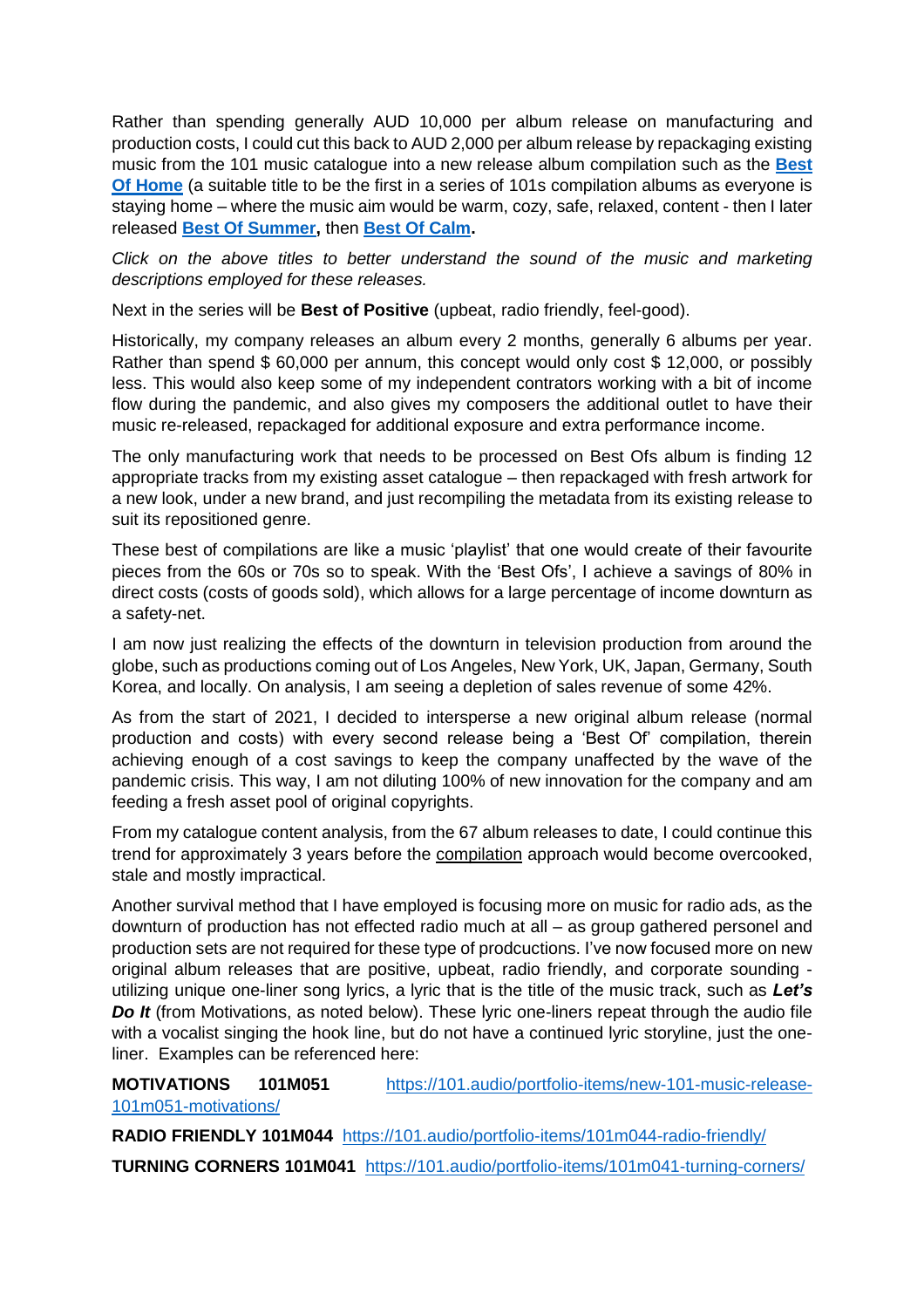Using the on-liner song / lyric approach allows a multitude of usage, rather that it being too specific to an exact or distinct advertising story situation – therein, heightening the usage possibility. A positive one-liner title / vocalized as a purpose driven direct message works for any product. Why limit oneself to a specific advertising use.....we are going for the larger game – any product, with a long and continued ability for usage.

Radio ads have continued through any hiatus due to Covid and its health restrictions.

### **Conclusion**

The above strategies have allowed strong sustainablity for the business, and has been a safegauard against the waves of the Covid economic downturn. The results are working, as I have begun to see just recently - now two years since the beginning of the pandemic.

These strategies have provided positive opportunities, such as new innovative product, a new business arm (a business tributary), a farther reach for my business assets –all of which supply a stronger 'long tail effect' – income from assets that continue to grow over time.

*'The long tail is a statistical pattern of distribution that occurs when a larger share of occurrences occur (happen) farther away from the centre or head of distribution. This means that a long tail distribution includes many values that are far away from the mean value. In an economic context, this signifies that more products are purchased that are different from the most mainstream products'* (Anderson, 2004).

Businesses need to find ways to survive in the greatest of disasters, or get swallowed-up. A business plan has always been necessary for action, and being aware of 'change' in ones business plan is essential.

Aside from running my own business, I lecture part time in Entrepreneuship Research Report at the Universal Business School Sydney, teaching two classes a week. I am passionate about sharing my knowledge and experiences with students.

I teach postgraduate students how to write an effective business plan, being the only assurance in running a business smoothly. I also talk about the importance of **change**, and how necessary it is to positively embrace situations such as the pandemic.

As I quote to my students:

*'Effective entrepreneurs are exceptional learners. We learn from everything. We learn from our clients, our customers, our employees, our associations, our suppliers. We learn from other entrepreneurs. We learn from experience, from doing, and importantly – we learn from making mistakes.* 

*The core to success is how you will engage with change.*

*Hurdles are our friends..... Disappointments are never our enemy'* (Phillips, 2021).